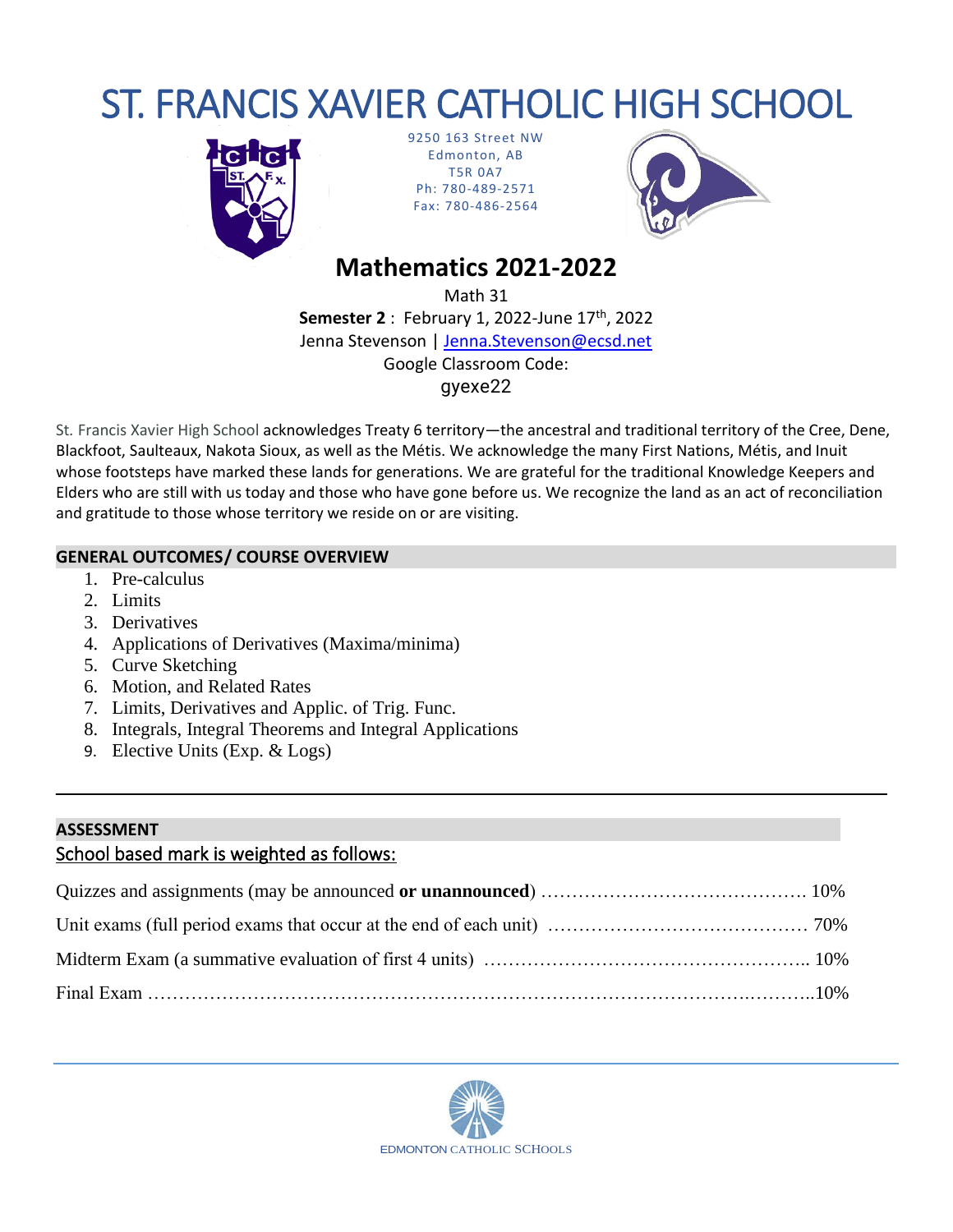#### **COURSE STRUCTURE**

Mathematics 31 is designed in a *required – elective* format. The required component is divided into four units and is intended to take from 75% - 90% of the instructional time. There are eight units available in the "elective" component, of which teachers and students may do one or more units intended to take 10 – 25% of the instructional time.

#### REQUIRED COMPONENT (75% - 90%)

- Unit 1: Precalculus and Limits
- Unit 2: Derivatives and Derivative Theorems
- Unit 3: Applications of Derivatives
- Unit 4: Integrals, Integral Theorems and Integral Applications

The time required to cover Unit 1 will vary greatly from class to class. Students with an excellent background in Mathematics 10 – 20- 30 will be able to cover the first three sections of Unit 1 very quickly, as many of the topics should be familiar to them. The limits section of Unit 1 is new for all students.

#### ELECTIVE COMPONENT (10% - 25%)

\*probable units covered

- Unit E1: Calculus of Exponential and Logarithmic Functions\*
- Unit E2: Numerical Methods\*
- Unit E3: Volumes of Revolutions\*
- Unit E4: Applications of Calculus to Physical Sciences and Engineering
- Unit E5: Applications of Calculus to Biological Sciences
- Unit E6: Applications of Calculus to Business and Economics
- Unit E7: Proofs of Limit, Derivative and Integral Theorems
- Unit E8: Further Methods of Integration

#### **IMPORTANT:**

**A wide range of assessment information is used in the development of a student's final grade. At St. Francis Xavier High School, individualized assessments provide specific information regarding student progress and overall performance in class. Student assessment may vary from student to student to adapt for differences in student needs, learning styles, preferences, and paces. It should also be noted that not all assignments are used to determine the final grade, and that scale factors may have been used to determine the weight of individual assignments.**